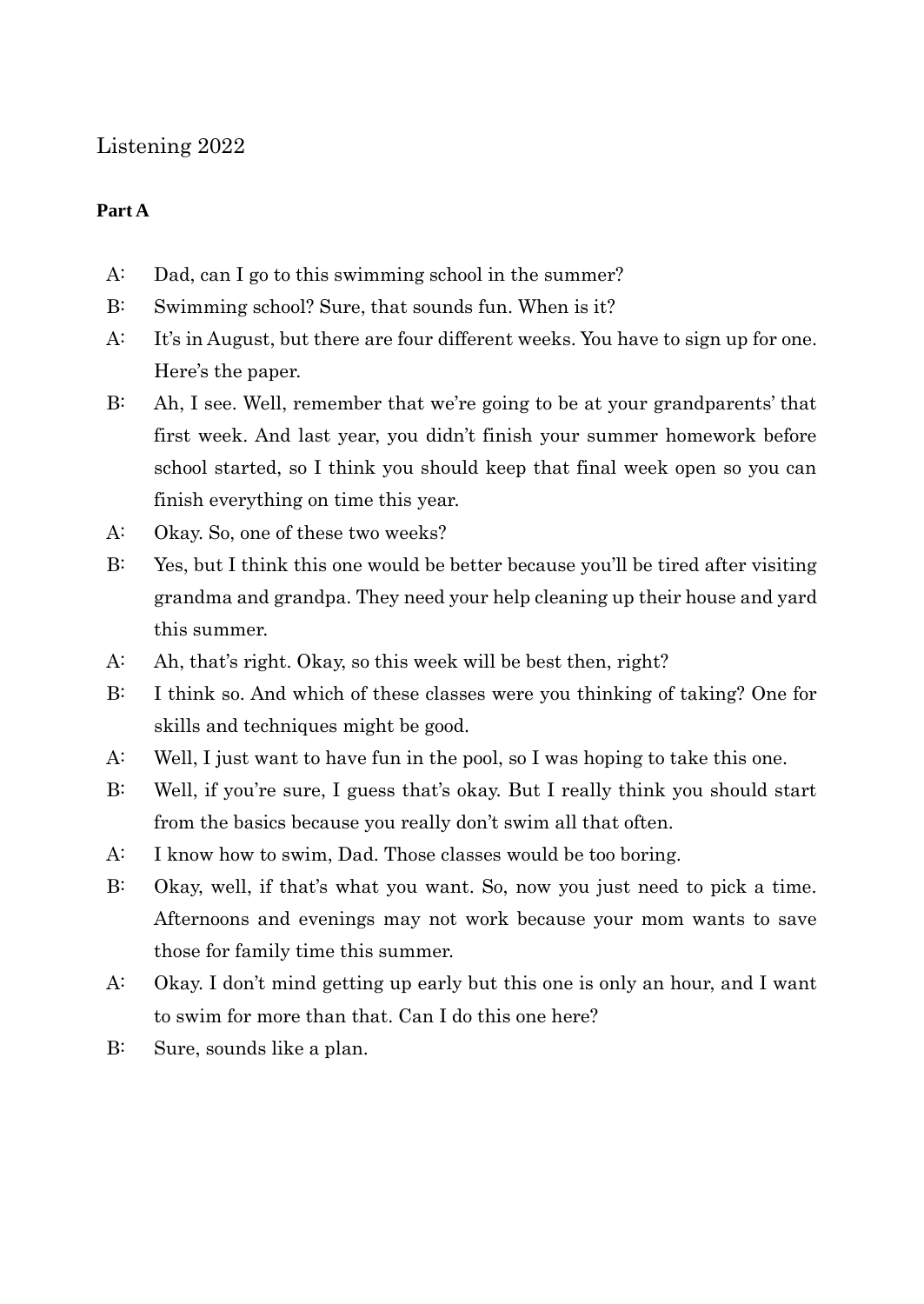## **Part B**

So, you have Mr. Sanchez 1st period. He makes you run a lot in class, and he gives homework, so some students don't like him. The homework will be things like doing morning stretches or something like that. But he usually gives it just once a week, so it's not too bad.

For 2nd period, you have Mrs. Tanaka. She gives a lot of homework, mostly reading, so you'll be busy. That's why many students say it's the toughest 9th grade class. There's a final report, too. Mine was on Asian explorers in the 15th century, and I got an A on it.

Next you have Ms. Miller. She's really kind, maybe the kindest teacher at the school. She does give a lot of homework, but less than Mrs. Tanaka does. And you'll have to read novels, write book reports, and there's a poetry project. You have to write original poems for that. She doesn't accept late projects, though. That's the only thing she's strict about.

For 4th, you have Mr. Smith. His class is fun because there's lots of lab work. He also brings in small animals and plants for students to look at. His class is usually the most popular one in the 9th grade, and the best thing is he doesn't give homework.